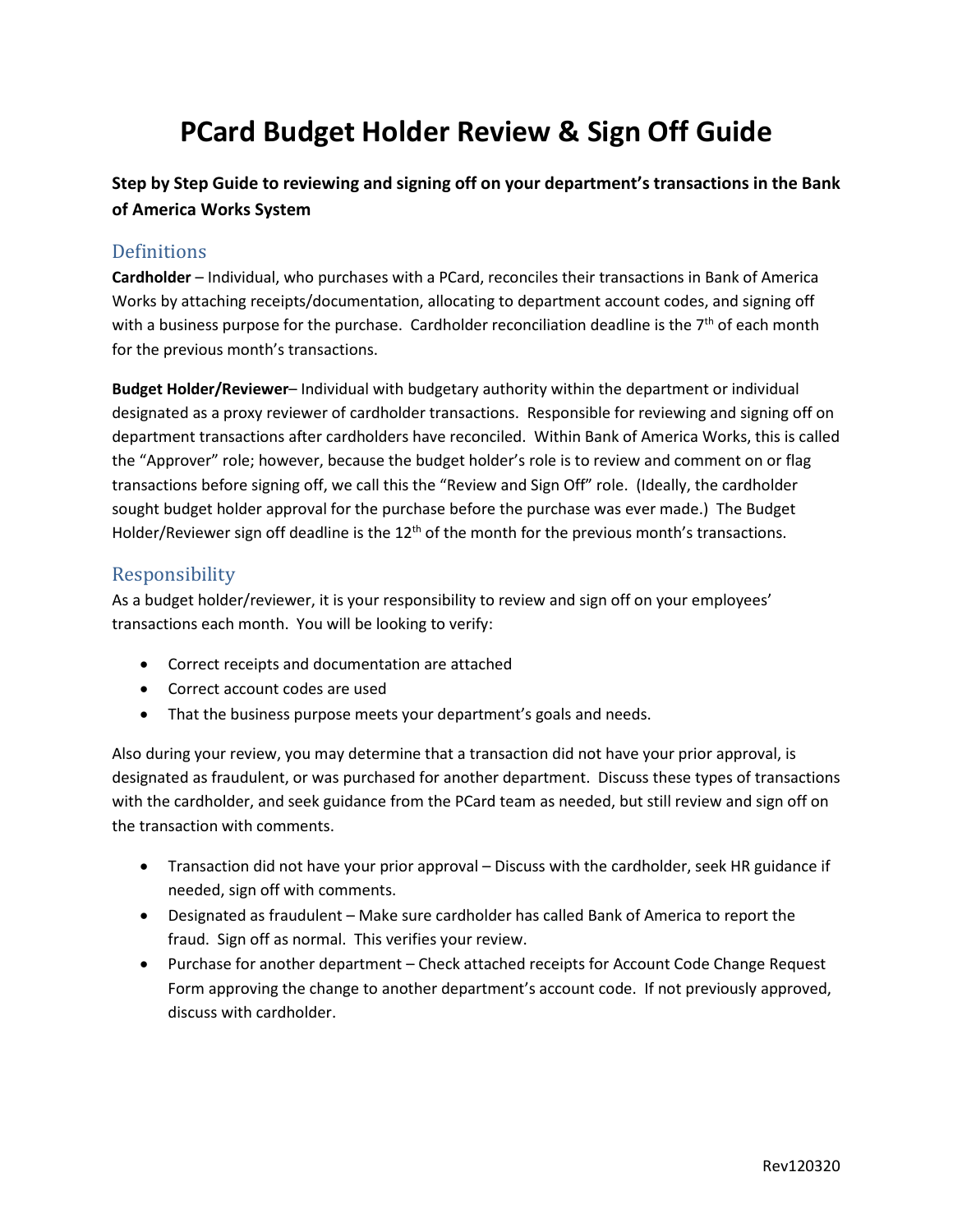**Flagging transactions for further review:** During your review, if you determine that you need more information, an account code is incorrect, or other errors have occurred, you can flag the transaction back with exact instructions for the cardholder to remedy in your flag comment.

## Reviewing and Signing Off in Works

To view your department's transactions in Works: (1) Click the link in the Bank of America notification email, or (2) Log in directly to Bank of America Works.

#### **Logging in to Bank of America Works**

1) The Bank of America Works (B of A Works) email has a link that takes you to a login screen and then directly to pending transactions requiring your review. Below is an example of this email and link:

|                    |                                                                                                                                              | Please do not reply to the sender of this email. It is a system-                                                                                   | On Thu, Nov 12, 2020 at 5:00 PM PCard Bank of America Works Application <worksnoreply@works.com> wrote:</worksnoreply@works.com> |  |  |  |  |  |  |
|--------------------|----------------------------------------------------------------------------------------------------------------------------------------------|----------------------------------------------------------------------------------------------------------------------------------------------------|----------------------------------------------------------------------------------------------------------------------------------|--|--|--|--|--|--|
|                    |                                                                                                                                              | generated email from the Works application used by your organization.                                                                              |                                                                                                                                  |  |  |  |  |  |  |
|                    |                                                                                                                                              |                                                                                                                                                    |                                                                                                                                  |  |  |  |  |  |  |
|                    | Read the message below regarding the Works application. If the message<br>requests that you take an action in the application, a link may be |                                                                                                                                                    |                                                                                                                                  |  |  |  |  |  |  |
|                    | included below the message to allow you easy access to the login screen.                                                                     |                                                                                                                                                    |                                                                                                                                  |  |  |  |  |  |  |
|                    |                                                                                                                                              |                                                                                                                                                    |                                                                                                                                  |  |  |  |  |  |  |
|                    |                                                                                                                                              |                                                                                                                                                    |                                                                                                                                  |  |  |  |  |  |  |
|                    |                                                                                                                                              | A Notice From the Bank of America Works Application                                                                                                |                                                                                                                                  |  |  |  |  |  |  |
|                    |                                                                                                                                              |                                                                                                                                                    |                                                                                                                                  |  |  |  |  |  |  |
|                    |                                                                                                                                              |                                                                                                                                                    |                                                                                                                                  |  |  |  |  |  |  |
|                    |                                                                                                                                              |                                                                                                                                                    |                                                                                                                                  |  |  |  |  |  |  |
|                    |                                                                                                                                              | This report describes events which may imply the need for you to take                                                                              |                                                                                                                                  |  |  |  |  |  |  |
|                    |                                                                                                                                              | action within the application. Please note, however, that the timing of<br>this email depends on your configured email preferences, so that by the |                                                                                                                                  |  |  |  |  |  |  |
|                    |                                                                                                                                              | time you read this report you or someone else may already have taken any                                                                           |                                                                                                                                  |  |  |  |  |  |  |
| required actions.  |                                                                                                                                              |                                                                                                                                                    |                                                                                                                                  |  |  |  |  |  |  |
|                    |                                                                                                                                              |                                                                                                                                                    |                                                                                                                                  |  |  |  |  |  |  |
|                    |                                                                                                                                              | The following transactions are awaiting your review and sign-off.<br>Quick link: https://payment2.works.com/works/sc/\$cnZXq                       |                                                                                                                                  |  |  |  |  |  |  |
|                    |                                                                                                                                              |                                                                                                                                                    |                                                                                                                                  |  |  |  |  |  |  |
| <b>Transaction</b> | Cardholder                                                                                                                                   | Card Name                                                                                                                                          |                                                                                                                                  |  |  |  |  |  |  |
| Amount             | Posted                                                                                                                                       | Last 4                                                                                                                                             |                                                                                                                                  |  |  |  |  |  |  |
| TXN00326268        |                                                                                                                                              |                                                                                                                                                    |                                                                                                                                  |  |  |  |  |  |  |
| \$507.36           | 2020-11-03                                                                                                                                   | 0963                                                                                                                                               |                                                                                                                                  |  |  |  |  |  |  |
| TXN00326437        |                                                                                                                                              |                                                                                                                                                    |                                                                                                                                  |  |  |  |  |  |  |
| \$59.99            | 2020-11-05                                                                                                                                   | 0963                                                                                                                                               |                                                                                                                                  |  |  |  |  |  |  |
| TXN00326473        |                                                                                                                                              |                                                                                                                                                    |                                                                                                                                  |  |  |  |  |  |  |
| \$59.99            | 2020-11-05                                                                                                                                   | 0963                                                                                                                                               |                                                                                                                                  |  |  |  |  |  |  |

2) Logging in directly: Log into B of A Works with your bank sign-in information. (Your PPS credentials will not work.) Once logged in, you will see a summary screen with the "Action Items" box at the top.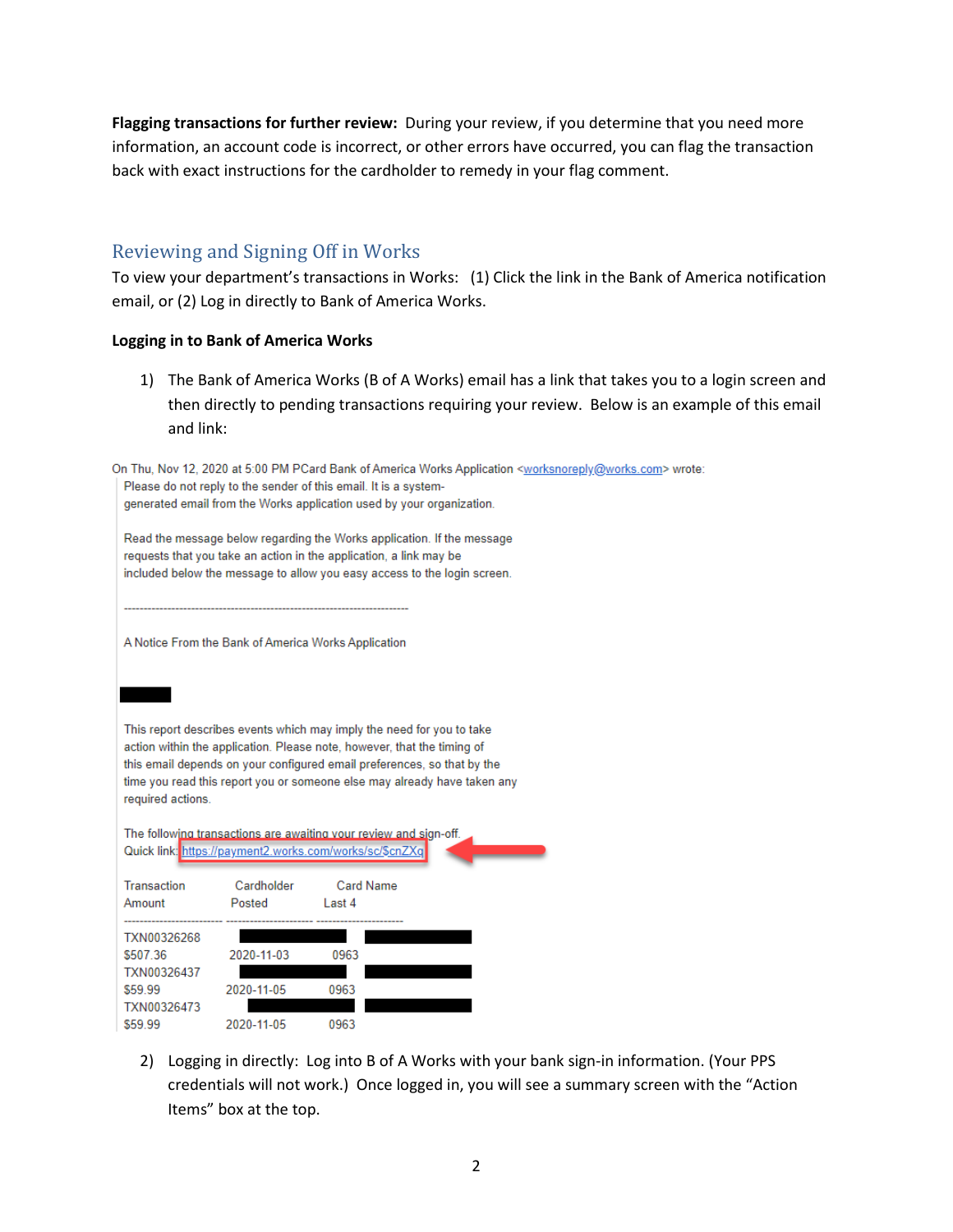#### <https://payment2.works.com/works/home>

| <b>Bank of America</b><br><b>Merrill Lynch</b>                                                                                                                                                                                                                                                                                                                                                                                                                                                                                                                                                                                                                                                                                                                                                                                                                                                                                                                                                                                                                           |                                                                                                                                                                    |
|--------------------------------------------------------------------------------------------------------------------------------------------------------------------------------------------------------------------------------------------------------------------------------------------------------------------------------------------------------------------------------------------------------------------------------------------------------------------------------------------------------------------------------------------------------------------------------------------------------------------------------------------------------------------------------------------------------------------------------------------------------------------------------------------------------------------------------------------------------------------------------------------------------------------------------------------------------------------------------------------------------------------------------------------------------------------------|--------------------------------------------------------------------------------------------------------------------------------------------------------------------|
| <b>About Works</b>                                                                                                                                                                                                                                                                                                                                                                                                                                                                                                                                                                                                                                                                                                                                                                                                                                                                                                                                                                                                                                                       | <b>Login to Works</b>                                                                                                                                              |
| The Works application is a Web-based, user-friendly electronic card payment management service that automates,<br>streamlines, and integrates existing payment authorization and reconciliation processes while providing<br>management reporting and spending controls.<br>• Offers card program management, reconciliation and workflow approval in a single application<br>• Provides simple, effective and timely controls to help manage your reconciliation policy and company spend<br>. Utilizes a built-in supplier network of millions of merchants worldwide<br>. Encourages cardholders to control spending and comply with company policy<br>• Increases your process and spending controls<br>• Automates expense approval and allocation<br>• Simplifies management reporting and audit activities<br>If you would like more information about Works and how to purchase it, please contact your Card products Account<br>Representative. If you do not have one, you can request to be contacted through our website: Bank of America<br>Card Solutions. | <b>Email:</b><br><b>Login Name:</b><br>Password:<br>Login<br>Forgot your password?<br>Need more help? Please contact your<br>Program Administrator for assistance. |

#### **Reviewing and Signing Off Transactions**

Under the Action Items on the homepage, click the Pending link next to the Sign Off - Approver line. Again, while B of A refers to this as the "Approver" role, the cardholder should have already sought your approval of the expenditure prior to purchase. Your role within Bank of America Works is to (1) provide a second level of review to spot problems with account codes, fraudulent transactions, or lack of adequate business purpose, and (2) to sign off, thereby creating a record of your review.

| $A ction$ Items |           |       |             | <b>Upload Receipts</b> |
|-----------------|-----------|-------|-------------|------------------------|
| Action          | Acting As | Count | Type        | <b>Current Status</b>  |
|                 |           |       |             |                        |
| Sign Off        | Approver  |       | Transaction | Pending                |

| Home                 | <b>Expenses</b>                                                                              | <b>Accounts</b> |                         |                | <b>Reports</b> |                                     | Accounting               | Administration       |                                      |                                                         |  |    |                     |         |                                        |                       |                       |                       |  |                    |
|----------------------|----------------------------------------------------------------------------------------------|-----------------|-------------------------|----------------|----------------|-------------------------------------|--------------------------|----------------------|--------------------------------------|---------------------------------------------------------|--|----|---------------------|---------|----------------------------------------|-----------------------|-----------------------|-----------------------|--|--------------------|
|                      | PORTLAND PUBLIC SCHOOLS<br>Expenses > Transactions > Approver                                |                 |                         |                |                |                                     |                          |                      |                                      |                                                         |  |    |                     |         |                                        |                       |                       |                       |  |                    |
|                      | <b>Transactions - Approver</b>                                                               |                 |                         |                |                |                                     |                          |                      |                                      |                                                         |  |    |                     |         |                                        |                       |                       |                       |  |                    |
| $\ll$                | <b>Clear Filters</b><br>Columns v<br>All<br>Signed Off<br>Flagged<br><b>Pending Sign Off</b> |                 |                         |                |                |                                     |                          |                      |                                      |                                                         |  |    |                     |         |                                        |                       |                       |                       |  |                    |
|                      | <b>Advanced Filter</b>                                                                       |                 |                         |                |                | $\blacktriangle$<br><b>Document</b> | Primary<br>Accountholder | Vendor               | <b>GL06:</b><br><b>Grant/Project</b> | Purchase Account Sign<br>Amount ID Off<br><b>Amount</b> |  |    | Uploaded<br>Receipt | Flagged | Comp Val Auth                          | Date<br><b>Posted</b> | Date<br>Purchased     | Group                 |  | Sign Of<br>AH Date |
|                      | Date - 12/08/2018 - 03/18/2019                                                               |                 | 5                       |                |                |                                     |                          |                      |                                      |                                                         |  |    | $All \rightarrow$   |         |                                        |                       |                       |                       |  |                    |
| <b>+ Group - All</b> |                                                                                              |                 | Ы                       | $\overline{v}$ | $\overline{+}$ | TXN00267567                         |                          | SEARS.COM 9301 00000 |                                      | 348.64 5955                                             |  | AH | Yes                 |         | $\mathbf{v} + \mathbf{v} + \mathbf{v}$ |                       | 03/15/2019 03/13/2019 | FAM OPERATIONS - 5592 |  | 03/18/201          |
|                      | $\Box$ Account - All                                                                         |                 | $\overline{5}$          |                |                |                                     |                          |                      |                                      |                                                         |  |    |                     |         |                                        |                       |                       |                       |  |                    |
|                      | <b>+ Corporate Account - All</b>                                                             |                 | $\overline{\mathbf{p}}$ |                |                |                                     |                          |                      |                                      |                                                         |  |    |                     |         |                                        |                       |                       |                       |  |                    |
|                      | + Amount Range - All                                                                         |                 | $\overline{\mathbf{p}}$ |                |                |                                     |                          |                      |                                      |                                                         |  |    |                     |         |                                        |                       |                       |                       |  |                    |
|                      | <b>+ Dispute Status - All</b>                                                                |                 | $\overline{b}$          |                |                |                                     |                          |                      |                                      |                                                         |  |    |                     |         |                                        |                       |                       |                       |  |                    |
|                      | + Account Status - All                                                                       |                 | $\overline{\mathbf{b}}$ |                |                |                                     |                          |                      |                                      |                                                         |  |    |                     |         |                                        |                       |                       |                       |  |                    |
|                      | + Matched Status - All                                                                       |                 | $\overline{b}$          |                |                |                                     |                          |                      |                                      |                                                         |  |    |                     |         |                                        |                       |                       |                       |  |                    |
|                      |                                                                                              |                 |                         |                |                |                                     |                          |                      |                                      |                                                         |  |    |                     |         |                                        |                       |                       |                       |  |                    |

Clicking the Pending link will take you to your Transactions Pending Sign Off screen

- 1) Review the transaction information. From this main screen, you can see the vendor, dollar amount, and account code.
- 2) Click on a TXN # to display the reconciliation menu: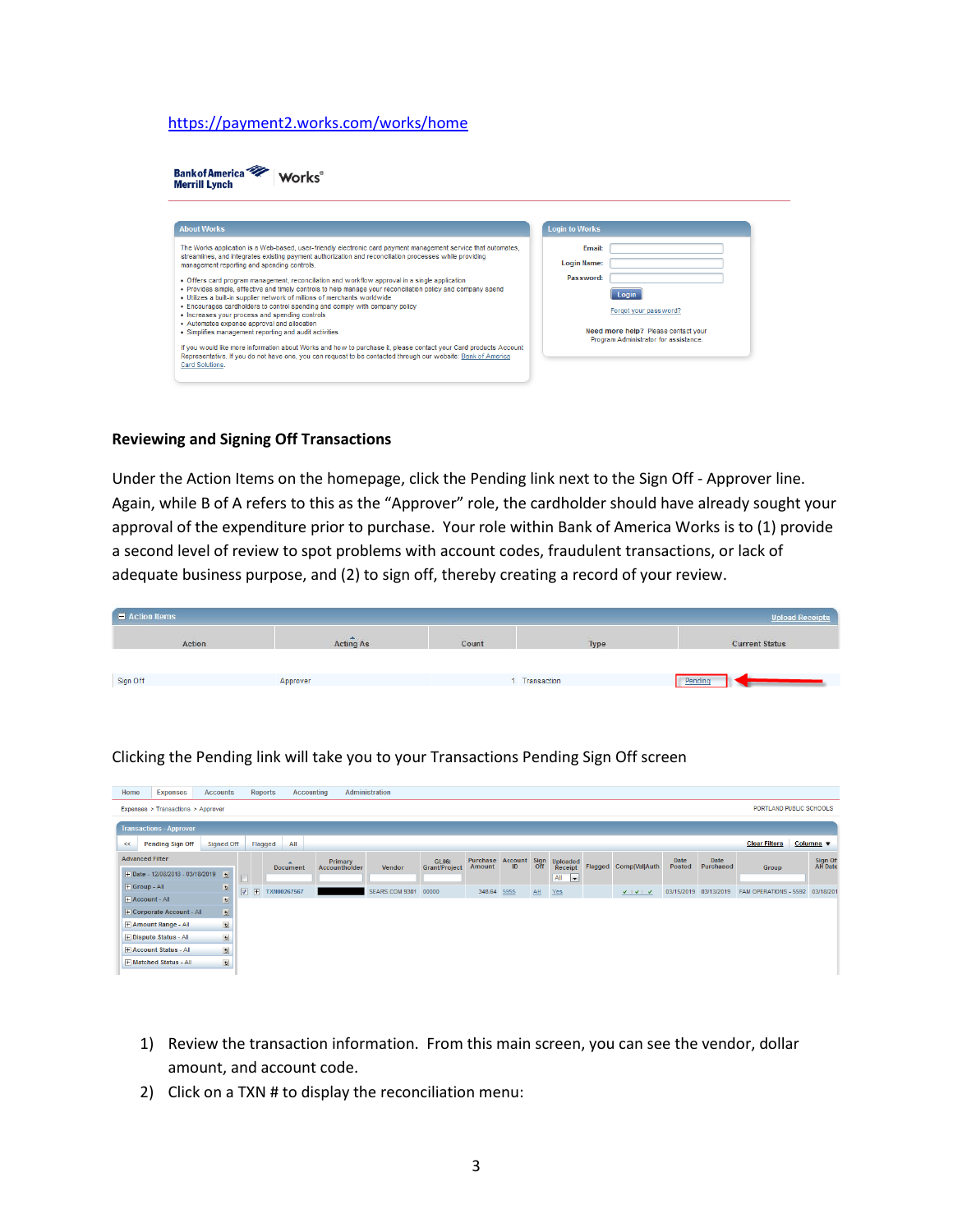• This will allow you to "View Receipts" to see full detail of the purchase on the uploaded receipts/documents and "Sign Off" (i.e., mark as reviewed).



3) Click on the "+" button to the left of the TXN # to review the business purpose entered by the cardholder.

|                | Document    | Primary<br>Accountholder | Vendor                |
|----------------|-------------|--------------------------|-----------------------|
| $^{+}$         | TXN00261495 |                          | THE HOME DEPOT #4040  |
| $\overline{+}$ | TXN00261805 |                          | <b>CRAIGSLIST.ORG</b> |
|                | TXN00261828 |                          | <b>CRAIGSLIST.ORG</b> |

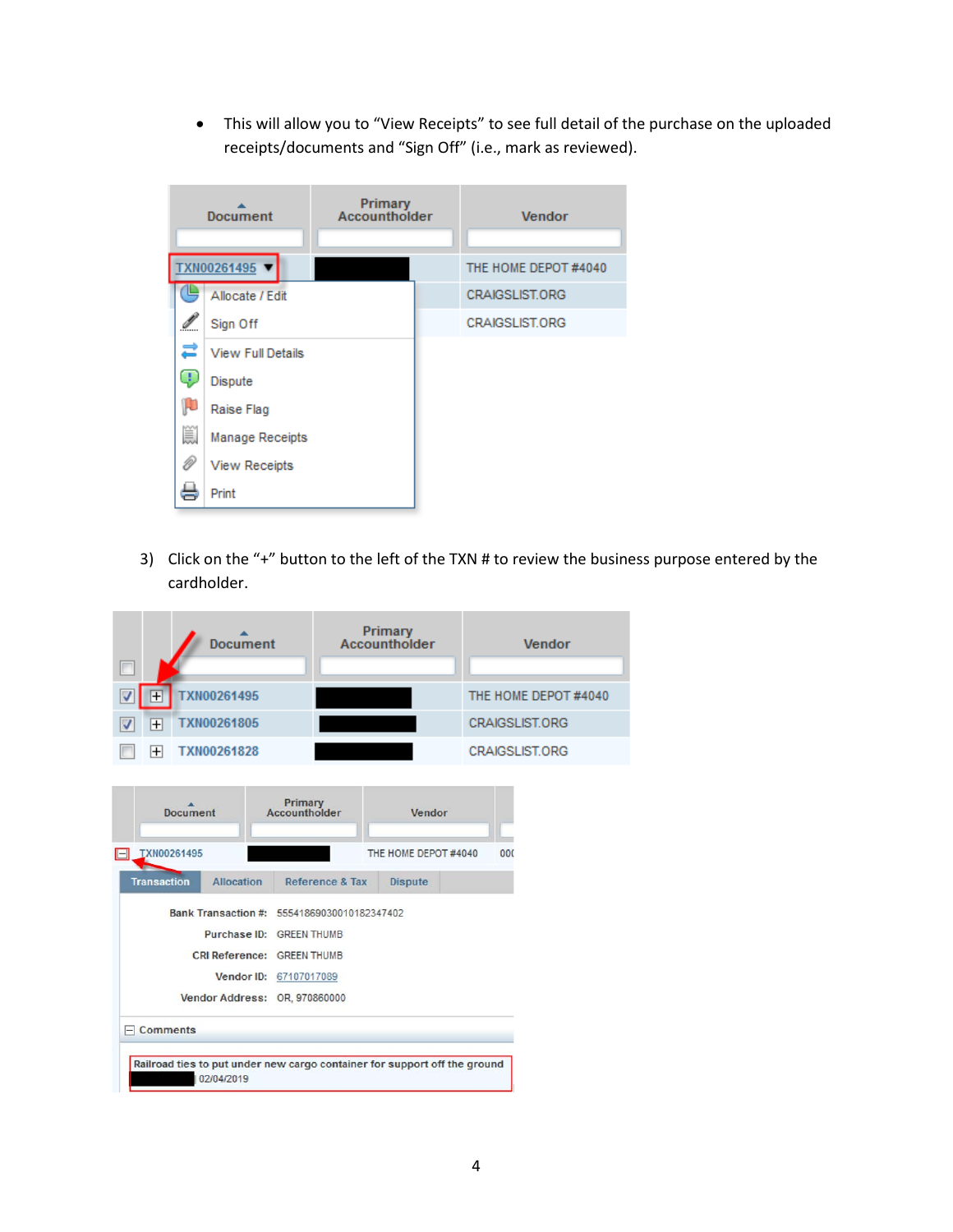4) Once you have completed your review of the transaction, you can indicate completion by signing off. To sign off, click on the TXN number to view the reconciliation menu and click "Sign Off."



A comment box will open. No comment is necessary unless you want to add additional detail. Your sign off notes your review with a date time stamp in the system. To complete, click the "OK" button.

| Confirm Sign Off           |        | $\boldsymbol{\times}$ |
|----------------------------|--------|-----------------------|
| Sign off 1 transaction(s). |        |                       |
| <b>Comments:</b>           |        |                       |
|                            |        |                       |
|                            |        |                       |
|                            |        |                       |
|                            |        |                       |
|                            |        |                       |
|                            |        |                       |
|                            |        |                       |
|                            |        |                       |
|                            | Cancel | 11.                   |

\*\*If, after signing off, you discover an error or need to make changes to the transaction, contact the PCard Program Manager or PCard Accountant at [pcard@pps.net\\*](mailto:pcard@pps.net)\*